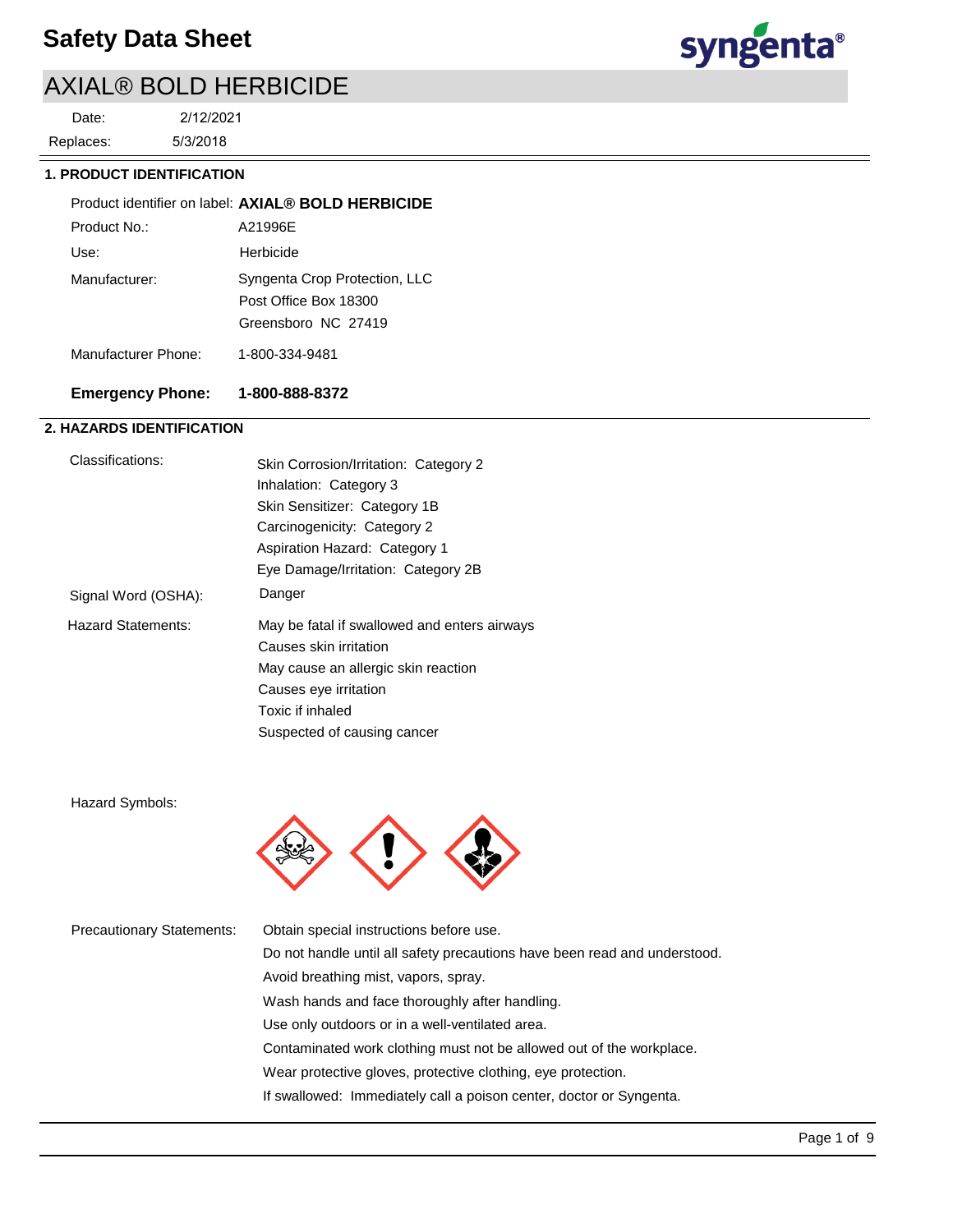

|           | 2/12/2021<br>Date:              |                                                                                                                                     |
|-----------|---------------------------------|-------------------------------------------------------------------------------------------------------------------------------------|
| Replaces: | 5/3/2018                        |                                                                                                                                     |
|           |                                 | If on skin: Wash with plenty of soap and water.                                                                                     |
|           |                                 | If inhaled: Remove person to fresh air and keep comfortable for breathing.                                                          |
|           |                                 | If in eyes: Rinse cautiously with water for several minutes. Remove contact lenses, if<br>present and easy to do. Continue rinsing. |
|           |                                 | If exposed or concerned: Get medical advice/attention.                                                                              |
|           |                                 | Call a poison center, doctor or Syngenta.                                                                                           |
|           |                                 | See Section 4 First Aid Measures.                                                                                                   |
|           |                                 | Do NOT induce vomiting.                                                                                                             |
|           |                                 | If skin irritation occurs: Get medical advice.                                                                                      |
|           |                                 | If skin irritation or rash occurs: Get medical advice.                                                                              |
|           |                                 | If eye irritation persists: Get medical advice.                                                                                     |
|           |                                 | Take off contaminated clothing and wash it before reuse.                                                                            |
|           |                                 | Wash contaminated clothing before reuse.                                                                                            |
|           |                                 | Store locked up.                                                                                                                    |
|           |                                 | Dispose of contents and container in accordance with local regulations.                                                             |
|           | <b>Other Hazard Statements:</b> | None                                                                                                                                |

### **3. COMPOSITION/INFORMATION ON INGREDIENTS**

| <b>Chemical Name</b>                                                                                                                                   | Common Name                | <b>CAS Number</b> | Concentration |
|--------------------------------------------------------------------------------------------------------------------------------------------------------|----------------------------|-------------------|---------------|
| Tetrahydrofurfuryl Alcohol                                                                                                                             | Tetrahydrofurfuryl Alcohol | 97-99-4           | $<20.0\%$     |
| Petroleum Solvent                                                                                                                                      | Petroleum Solvent          | Trade Secret      | $<30.0\%$     |
| Surfactant                                                                                                                                             | Surfactant                 | 26264-06-2        | $< 5.0\%$     |
| Acetic acid, [(5-chloro-8-quinolinyl) oxyl-, 1-<br>methyhexyl ester: cloquintocet-mexyl                                                                | Cloquintocet-Mexyl         | 99607-70-2        | 1.38%         |
| $(D+)$ -ethyl 2- $(4-(6-chloro-2-$<br>benzoxazolyloxy)-phenoxy)propanoate                                                                              | Fenoxaprop-P-Ethyl         | 71283-80-2        | 2.75%         |
| -8-(2,6). Propanoic acid, 2,2-dimethyl-,8-<br>diethyl-4-methylphenyl)-1,2,4,5-tetrahydro-<br>7-oxo-7H-pyrazolo[1,2-<br>d][1,4,5]oxadiazepin-9-yl ester | Pinoxaden                  | 243973-20-8       | 5.51%         |

Ingredients not precisely identified are proprietary or non-hazardous. Values are not product specifications.

### **4. FIRST AID MEASURES**

Have the product container, label or Safety Data Sheet with you when calling Syngenta (800-888-8372), a poison control center or doctor, or going for treatment.

| Ingestion:    | If swallowed: Call Syngenta (800-888-8372), a poison control center or doctor immediately for treatment<br>advice. Do not give any liquid to the person. Do not induce vomiting unless told to do so after calling 800-888-<br>8372 or by a poison control center or doctor. Do not give anything by mouth to an unconscious person. |
|---------------|--------------------------------------------------------------------------------------------------------------------------------------------------------------------------------------------------------------------------------------------------------------------------------------------------------------------------------------|
| Eye Contact:  | If in eyes: Hold eye open and rinse slowly and gently with water for 15-20 minutes. Remove contact lenses, if<br>present, after 5 minutes, then continue rinsing eye. Call Syngenta (800-888-8372), a poison control center or<br>doctor for treatment advice.                                                                       |
| Skin Contact: | If on skin or clothing: Take off contaminated clothing. Rinse skin immediately with plenty of water for 15-20                                                                                                                                                                                                                        |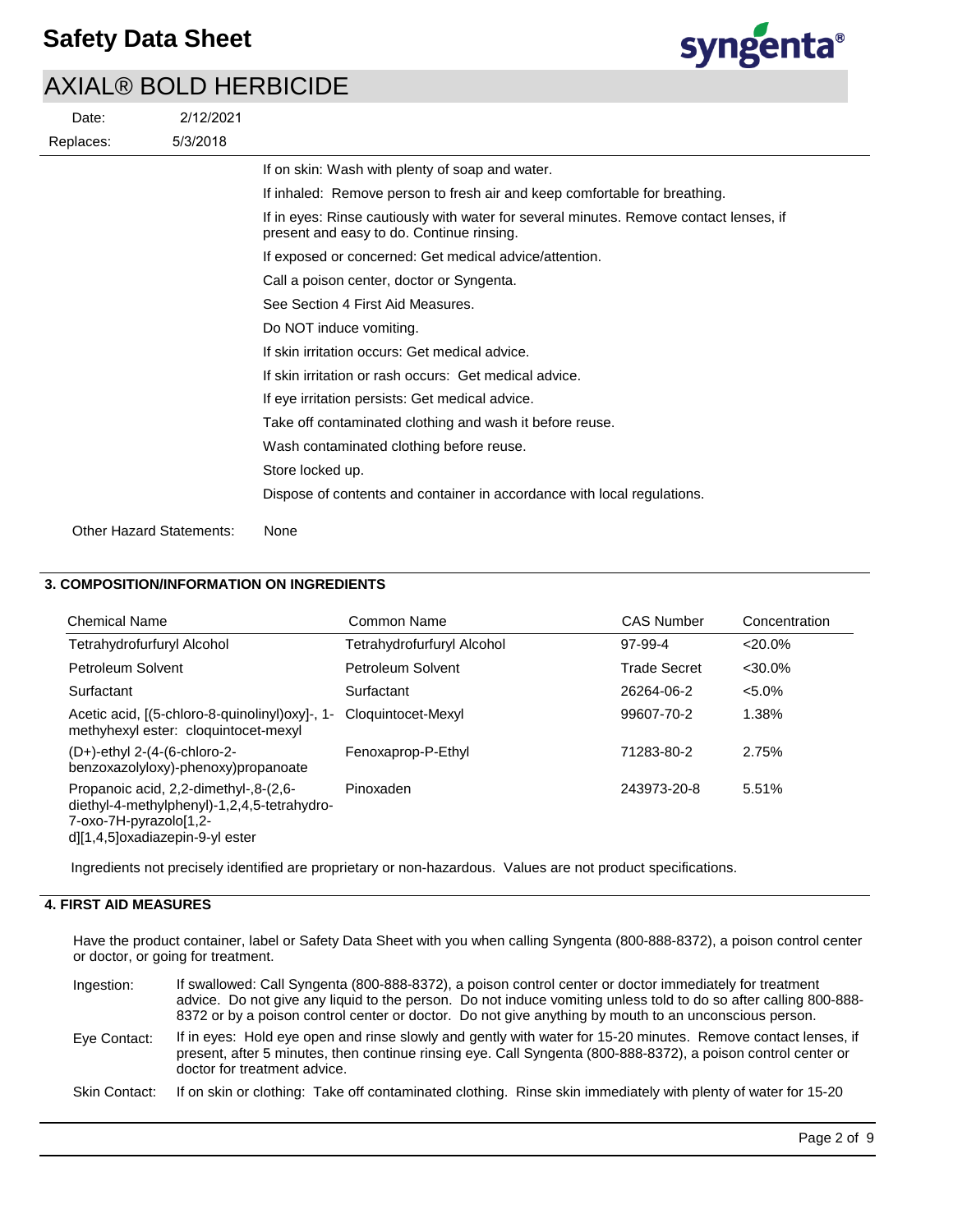

| Date:          | 2/12/2021                                                                                                                                                                                                                                                                |
|----------------|--------------------------------------------------------------------------------------------------------------------------------------------------------------------------------------------------------------------------------------------------------------------------|
| Replaces:      | 5/3/2018                                                                                                                                                                                                                                                                 |
|                | minutes. Call Syngenta (800-888-8372), a poison control center or doctor for treatment advice.                                                                                                                                                                           |
| Inhalation:    | If inhaled: Move person to fresh air. If person is not breathing, call 911 or an ambulance, then give artificial<br>respiration, preferably mouth-to-mouth if possible. Call Syngenta (800-888-8372), a poison control center or<br>doctor for further treatment advice. |
|                | Most important symptoms/effects:                                                                                                                                                                                                                                         |
| Eve irritation |                                                                                                                                                                                                                                                                          |

Allergic skin reaction

Indication of immediate medical attention and special treatment needed:

There is no specific antidote if this product is ingested.

Treat symptomatically.

### **5. FIRE FIGHTING MEASURES**

Suitable (and unsuitable) extinguishing media:

Use dry chemical, foam or CO2 extinguishing media. If water is used to fight fire, dike and collect runoff.

Specific Hazards: None known.

Special protective equipment and precautions for firefighters:

Wear full protective clothing and self-contained breathing apparatus. Evacuate nonessential personnel from the area to prevent human exposure to fire, smoke, fumes or products of combustion.

### **6. ACCIDENTAL RELEASE MEASURES**

Personal precautions, protective equipment, and emergency procedures:

Follow exposure controls/personal protection outlined in Section 8.

Methods and materials for containment and cleaning up:

Control the spill at its source. Contain the spill to prevent from spreading or contaminating soil or from entering sewage and drainage systems or any body of water. Clean up spills immediately, observing precautions outlined in Section 8. Cover entire spill with absorbing material and place into compatible disposal container. Scrub area with hard water detergent (e.g. commercial products such as Tide, Joy, Spic and Span). Pick up wash liquid with additional absorbent and place into compatible disposal container. Once all material is cleaned up and placed in a disposal container, seal container and arrange for disposition.

### **7. HANDLING AND STORAGE**

Precautions for safe handling:

Store the material in a well-ventilated, secure area out of reach of children and domestic animals. Do not store food, beverages or tobacco products in the storage area. Prevent eating, drinking, tobacco use, and cosmetic application in areas where there is a potential for exposure to the material. Wash thoroughly with soap and water after handling.

Conditions for safe storage, including any incompatibilities: Store locked up.

### **8. EXPOSURE CONTROLS/PERSONAL PROTECTION**

**THE FOLLOWING RECOMMENDATIONS FOR EXPOSURE CONTROLS/PERSONAL PROTECTION ARE INTENDED FOR THE MANUFACTURE, FORMULATION AND PACKAGING OF THIS PRODUCT.** 

**FOR COMMERCIAL APPLICATIONS AND/OR ON-FARM APPLICATIONS CONSULT THE PRODUCT LABEL.**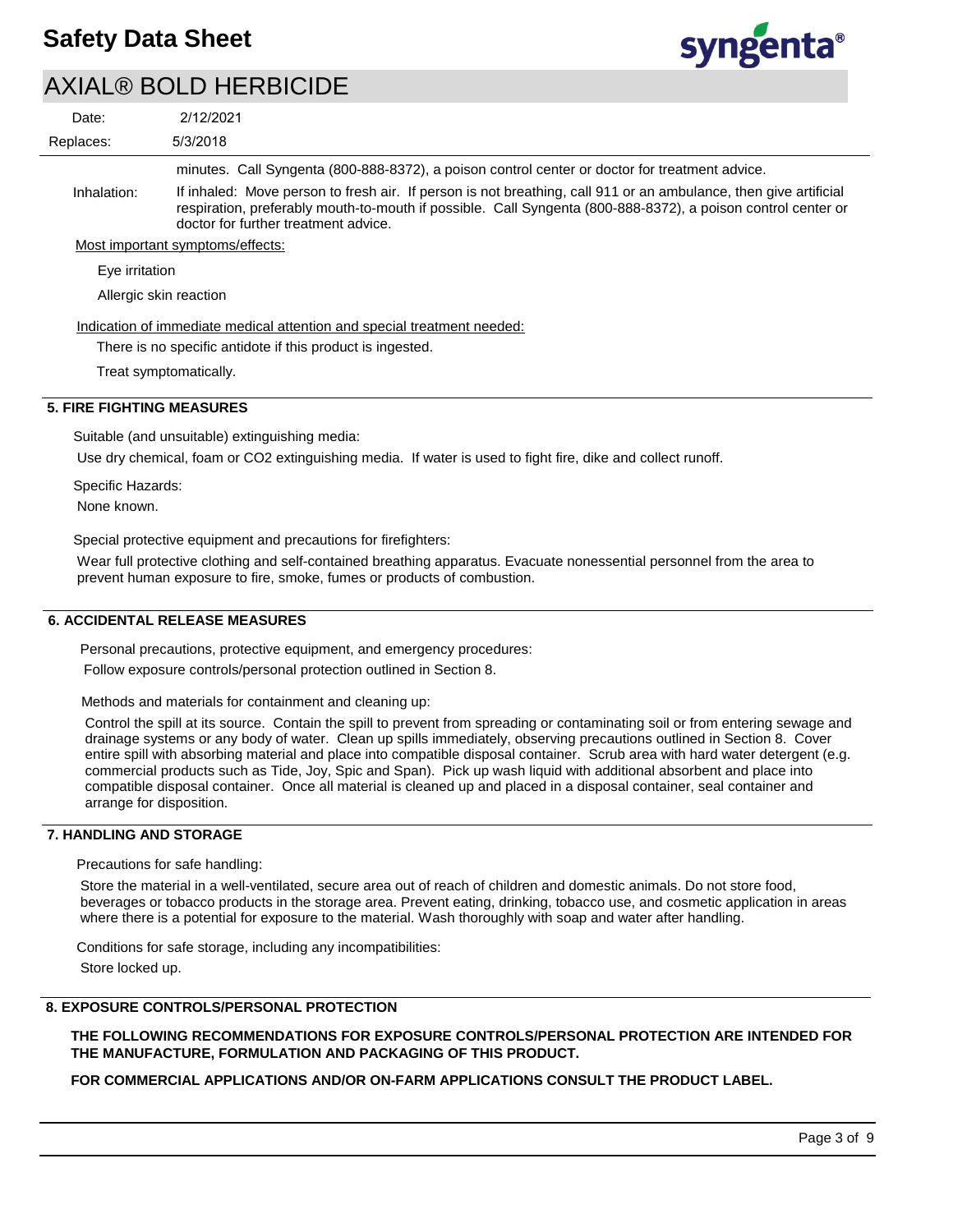Replaces: Date:



### Occupational Exposure Limits:

| <b>Chemical Name</b>       | OSHA PEL        | <b>ACGIH TLV</b> | Other                          | Source         |
|----------------------------|-----------------|------------------|--------------------------------|----------------|
| Tetrahydrofurfuryl Alcohol | Not Established | Not Established  | 0.5 ppm TWA                    | AIHA           |
| Petroleum Solvent          | Not Established | Not Established  | 100 ppm TWA                    | Manufacturer   |
| Surfactant                 | Not Established | Not Established  | Not Established                | Not Applicable |
| Cloquintocet-Mexyl         | Not Established | Not Established  | 5 mg/m <sup>3</sup> TWA        | Syngenta       |
| Fenoxaprop-P-Ethyl         | Not Established | Not Established  | $0.1$ mg/m <sup>3</sup> TWA    | Manufacturer   |
| Pinoxaden                  | Not Established | Not Established  | $0.1 \text{ mg/m}^3$ (ceiling) | Syngenta       |

### Appropriate engineering controls:

Use effective engineering controls to comply with occupational exposure limits (if applicable).

#### Individual protection measures:

#### Ingestion:

Prevent eating, drinking, tobacco usage and cosmetic application in areas where there is a potential for exposure to the material. Wash thoroughly with soap and water after handling.

#### Eye Contact:

Where eye contact is likely, use splash-proof chemical goggles. Facilities storing or utilizing this material should be equipped with an eyewash facility and a safety shower.

#### Skin Contact:

Where contact is likely, wear chemical-resistant (such as nitrile or butyl) gloves, coveralls, socks and chemical-resistant footwear.

#### Inhalation:

A combination particulate/organic vapor respirator should be used until effective engineering controls are installed to comply with occupational exposure limits, or until exposure limits are established. Use a NIOSH approved respirator with an organic vapor (OV) cartridge or canister with any R, P or HE filter.

Use a self-contained breathing apparatus in cases of emergency spills, when exposure levels are unknown, or under any circumstances where air-purifying respirators may not provide adequate protection.

### **9. PHYSICAL AND CHEMICAL PROPERTIES**

| Appearance: Beige brown clear liquid                                      |  |  |  |
|---------------------------------------------------------------------------|--|--|--|
| Odor:<br>Aromatic                                                         |  |  |  |
| Odor Threshold: Not Applicable                                            |  |  |  |
| pH: $4-6$ @ 1 wt/wt%                                                      |  |  |  |
| Melting point/freezing point: Not Available                               |  |  |  |
| Initial boiling point and boiling range: Not Applicable                   |  |  |  |
| $183^{\circ}$ F<br>Flash Point (Test Method):                             |  |  |  |
| NotAvailable<br>Flammable Limits (% in Air):                              |  |  |  |
| Not Available<br>Flammability:                                            |  |  |  |
| 4.0 x 10(-8) mmHg @ 77°F (25°C)<br>Vapor Pressure: Cloquintocet-Mexyl     |  |  |  |
| 1.4 x 10(-6) mmHg @ $68^{\circ}F$ (20 $^{\circ}C$ )<br>Fenoxaprop-P-Ethyl |  |  |  |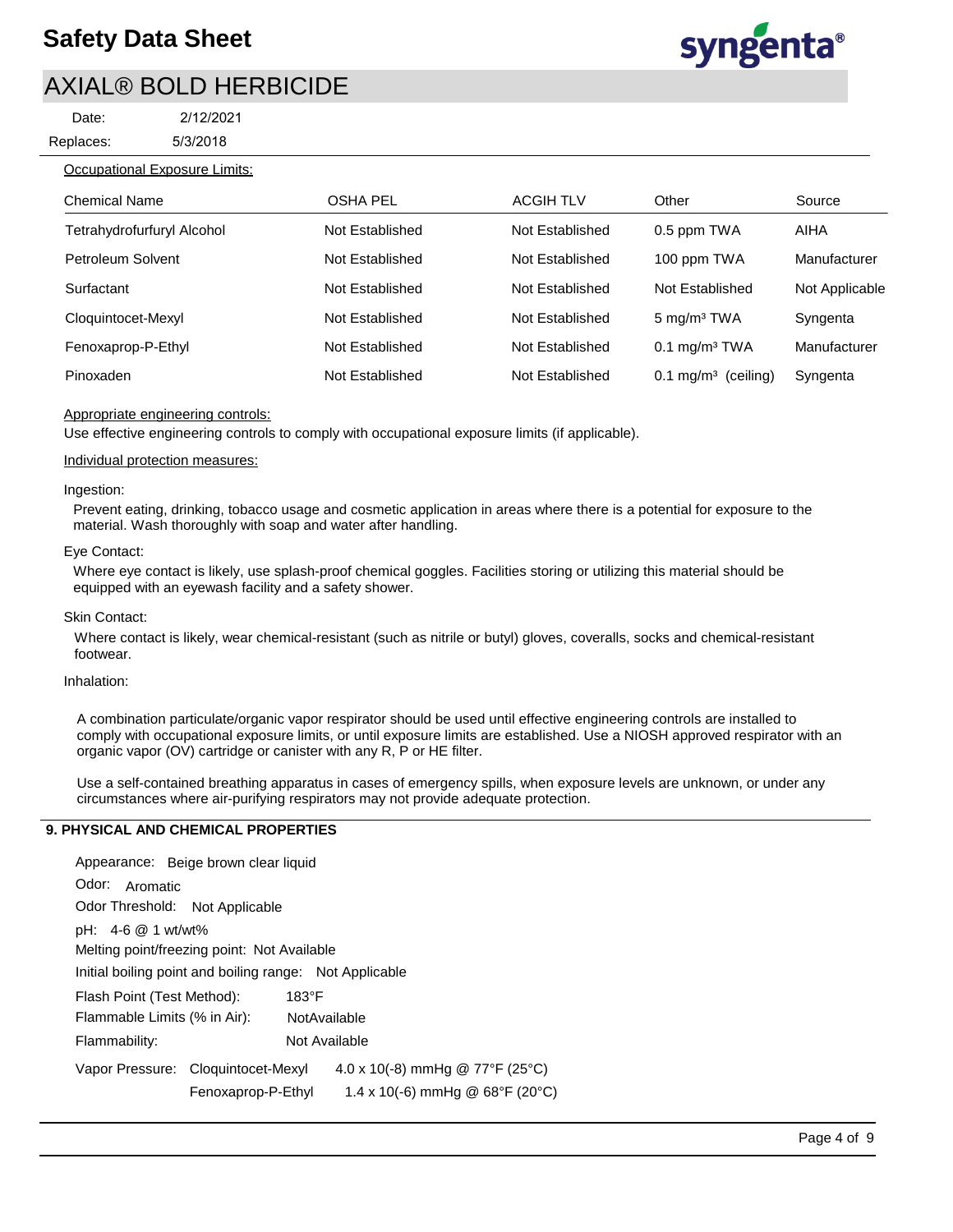

# AXIAL® BOLD HERBICIDE

|                                                                                                                       | AAIAL® DULD HENDIUIDE                                                                 |  |  |
|-----------------------------------------------------------------------------------------------------------------------|---------------------------------------------------------------------------------------|--|--|
| Date:                                                                                                                 | 2/12/2021                                                                             |  |  |
| Replaces:                                                                                                             | 5/3/2018                                                                              |  |  |
|                                                                                                                       | 3.5 x 10(-9) mmHg @ 77°F (25°C)<br>Pinoxaden                                          |  |  |
|                                                                                                                       | Vapor Density: Not Available                                                          |  |  |
|                                                                                                                       | Relative Density: 0.995 g/ml                                                          |  |  |
| Solubility (ies):                                                                                                     | Cloquintocet-Mexyl<br>Insoluble<br>Fenoxaprop-P-Ethyl<br>0.7 - 0.8 mg/l @ 77°F (25°C) |  |  |
|                                                                                                                       | Pinoxaden<br>200 mg/l @ 77°F (25°C)                                                   |  |  |
|                                                                                                                       | Partition coefficient: n-octanol/water: Not Available                                 |  |  |
|                                                                                                                       | Autoignition Temperature: Not Available                                               |  |  |
|                                                                                                                       | Decomposition Temperature: Not Available                                              |  |  |
|                                                                                                                       | Viscosity: 1.4mPa @ $68^{\circ}F(20^{\circ}C)$                                        |  |  |
| Other: None                                                                                                           |                                                                                       |  |  |
| <b>10. STABILITY AND REACTIVITY</b>                                                                                   |                                                                                       |  |  |
| Reactivity:                                                                                                           | Not reactive.                                                                         |  |  |
|                                                                                                                       | Chemical stability: Stable under normal use and storage conditions.                   |  |  |
| Possibility of hazardous reactions: Will not occur.                                                                   |                                                                                       |  |  |
| Conditions to Avoid: None known.                                                                                      |                                                                                       |  |  |
|                                                                                                                       | Incompatible materials:<br>None known.                                                |  |  |
| Hazardous Decomposition Products: Not Available                                                                       |                                                                                       |  |  |
|                                                                                                                       | <b>11. TOXICOLOGICAL INFORMATION</b>                                                  |  |  |
| Health effects information                                                                                            |                                                                                       |  |  |
| Likely routes of exposure:<br>Dermal, Inhalation                                                                      |                                                                                       |  |  |
| Symptoms of exposure:<br>Eye irritation, Rash, redness or itching                                                     |                                                                                       |  |  |
| Delayed, immediate and chronic effects of exposure:  Possible carcinogenicity, Eye irritation, Allergic skin reaction |                                                                                       |  |  |
|                                                                                                                       | Numerical measures of toxicity (acute toxicity/irritation studies (finished product)) |  |  |
| Ingestion:                                                                                                            | Oral (LD50 Rat):<br>5000 mg/kg body weight                                            |  |  |
| Dermal:                                                                                                               | Dermal (LD50 Rat) :<br>> 5000 mg/kg body weight                                       |  |  |
| Inhalation:                                                                                                           | Inhalation (LC50 Rat) :<br>.53 - 2.48 mg/l                                            |  |  |
| Eye Contact:                                                                                                          | Moderately Irritating (Rabbit)                                                        |  |  |
| Skin Contact:                                                                                                         | Moderately Irritating (Rabbit)                                                        |  |  |

Skin Sensitization: A skin sensitizer.

### Reproductive/Developmental Effects

Cloquintocet-Mexyl: Mutagenic Potential: Negative.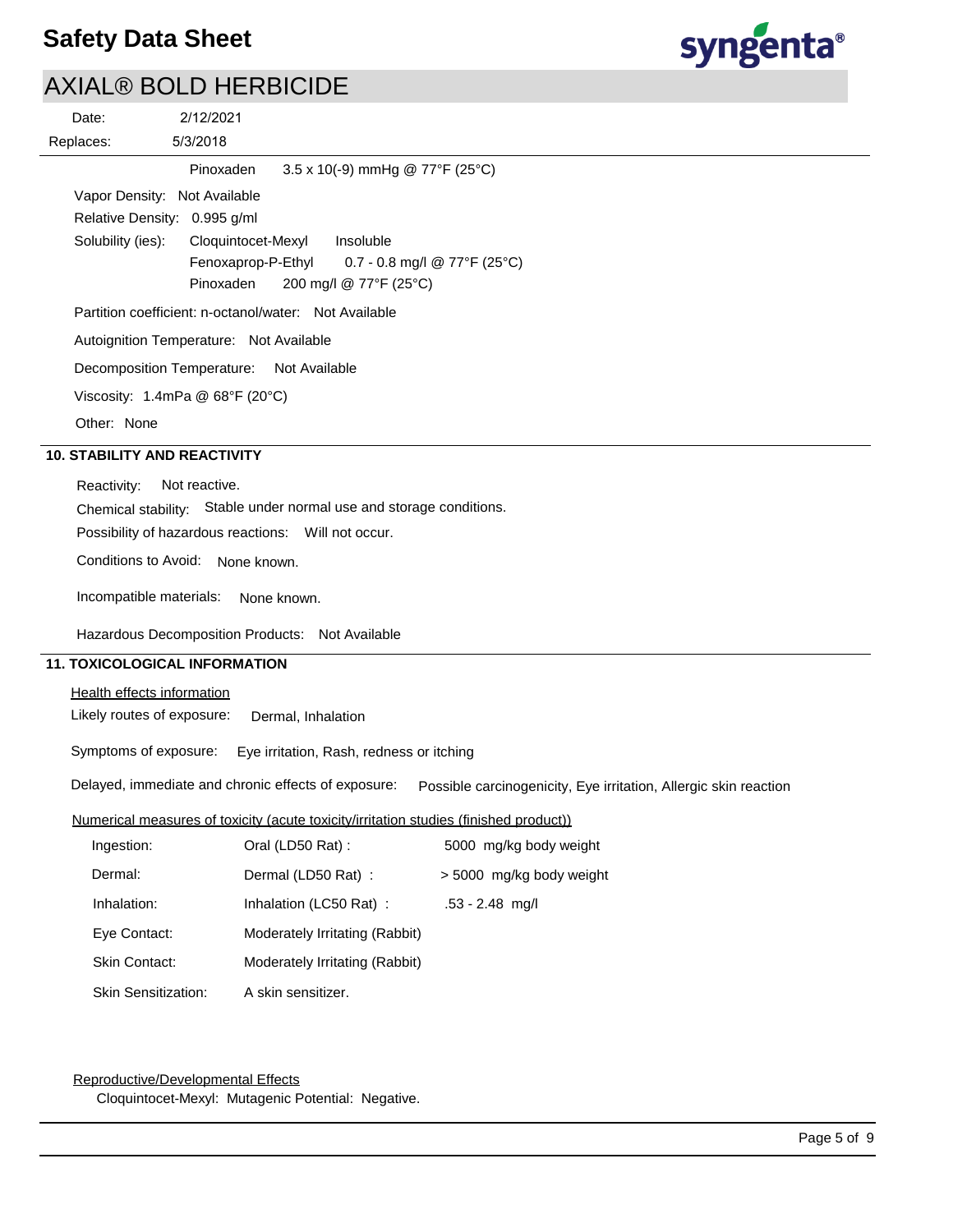# AXIAL® BOLD HERBICIDE

2/12/2021

5/3/2018 Replaces: Date:



Teratogenicity: Not teratogenic.

Fenoxaprop-P-Ethyl : In developmental studies, effects were seen in the mother and the pups in the high dose groups. The manufacturer does not consider these results as being significant. However, the compound has been reviewed by the European Food Safety Authority (EFSA), and the classification "Toxic to reproduction", category 3 (R63) has been proposed to the European Chemicals Agency (EChA).

Pinoxaden: Teratogenicity: Not teratogenic in rats or rabbits.

Reproduction: No reproductive effects observed.

#### Chronic/Subchronic Toxicity Studies

Cloquintocet-Mexyl: Anemia, kidney, thyroid, thymus changes.

Fenoxaprop-P-Ethyl : Not Available

Pinoxaden: Subchronic: Predominantly kidney and liver effects at high doses. Chronic: Predominantly kidney and liver effects at high doses. Neurotoxicity: No neurotoxic effects (acute or subchronic).

#### **Carcinogenicity**

Cloquintocet-Mexyl: None observed.

Fenoxaprop-P-Ethyl : In vitro and in vivo mutagenicity tests to not indicate genotoxic activity.

Did not show carcinogenic effects in animal experiments.

Pinoxaden: No compound-related tumors in rats or mice.

| <b>Chemical Name</b>                                                                                                                          | NTP/IARC/OSHA Carcinogen                                                                                                                                                                                                         |
|-----------------------------------------------------------------------------------------------------------------------------------------------|----------------------------------------------------------------------------------------------------------------------------------------------------------------------------------------------------------------------------------|
| Tetrahydrofurfuryl Alcohol                                                                                                                    | <b>No</b>                                                                                                                                                                                                                        |
| Petroleum Solvent                                                                                                                             | <b>No</b>                                                                                                                                                                                                                        |
| Surfactant                                                                                                                                    | <b>No</b>                                                                                                                                                                                                                        |
| Acetic acid, [(5-chloro-8-quinolinyl)oxy]-, 1-<br>methyhexyl ester: cloquintocet-mexyl                                                        | <b>No</b>                                                                                                                                                                                                                        |
| (D+)-ethyl 2-(4-(6-chloro-2-benzoxazolyloxy)-<br>phenoxy)propanoate                                                                           | <b>No</b>                                                                                                                                                                                                                        |
| Propanoic acid, 2,2-dimethyl-,8-(2,6-diethyl-4-<br>methylphenyl)-1,2,4,5-tetrahydro-7-oxo-7H-<br>pyrazolo[1,2-d][1,4,5]oxadiazepin-9-yl ester | No                                                                                                                                                                                                                               |
| <b>Other Toxicity Information</b><br>Not Available                                                                                            |                                                                                                                                                                                                                                  |
| <b>Toxicity of Other Components</b>                                                                                                           |                                                                                                                                                                                                                                  |
| Petroleum Solvent                                                                                                                             |                                                                                                                                                                                                                                  |
| dermatitis.                                                                                                                                   | Supplier states that inhalation of vapors at high concentrations can cause central nervous system effects<br>(dizziness, headache) and irritation to eyes or respiratory tract. Skin exposure can cause defatting with resulting |
| Surfactant                                                                                                                                    |                                                                                                                                                                                                                                  |
| toxicity.                                                                                                                                     | A severe eye irritant. May be mildly irritating to skin and mucous membranes. Low acute inhalation and oral                                                                                                                      |
| Tetrahydrofurfuryl Alcohol                                                                                                                    |                                                                                                                                                                                                                                  |
| liver and kidney damage.                                                                                                                      | Acute exposure causes slight irritation of the skin. Prolonged exposure may cause mild nervous system effects,                                                                                                                   |
| <b>Target Organs</b>                                                                                                                          |                                                                                                                                                                                                                                  |
| <b>Active Ingredients</b>                                                                                                                     |                                                                                                                                                                                                                                  |
| Cloquintocet-Mexyl:                                                                                                                           | Thyroid, kidney, bone marrow, thymus                                                                                                                                                                                             |
| Fenoxaprop-P-Ethyl:<br>Liver, eye                                                                                                             |                                                                                                                                                                                                                                  |
| Pinoxaden:<br>Kidney                                                                                                                          |                                                                                                                                                                                                                                  |
|                                                                                                                                               | Page 6 of 9                                                                                                                                                                                                                      |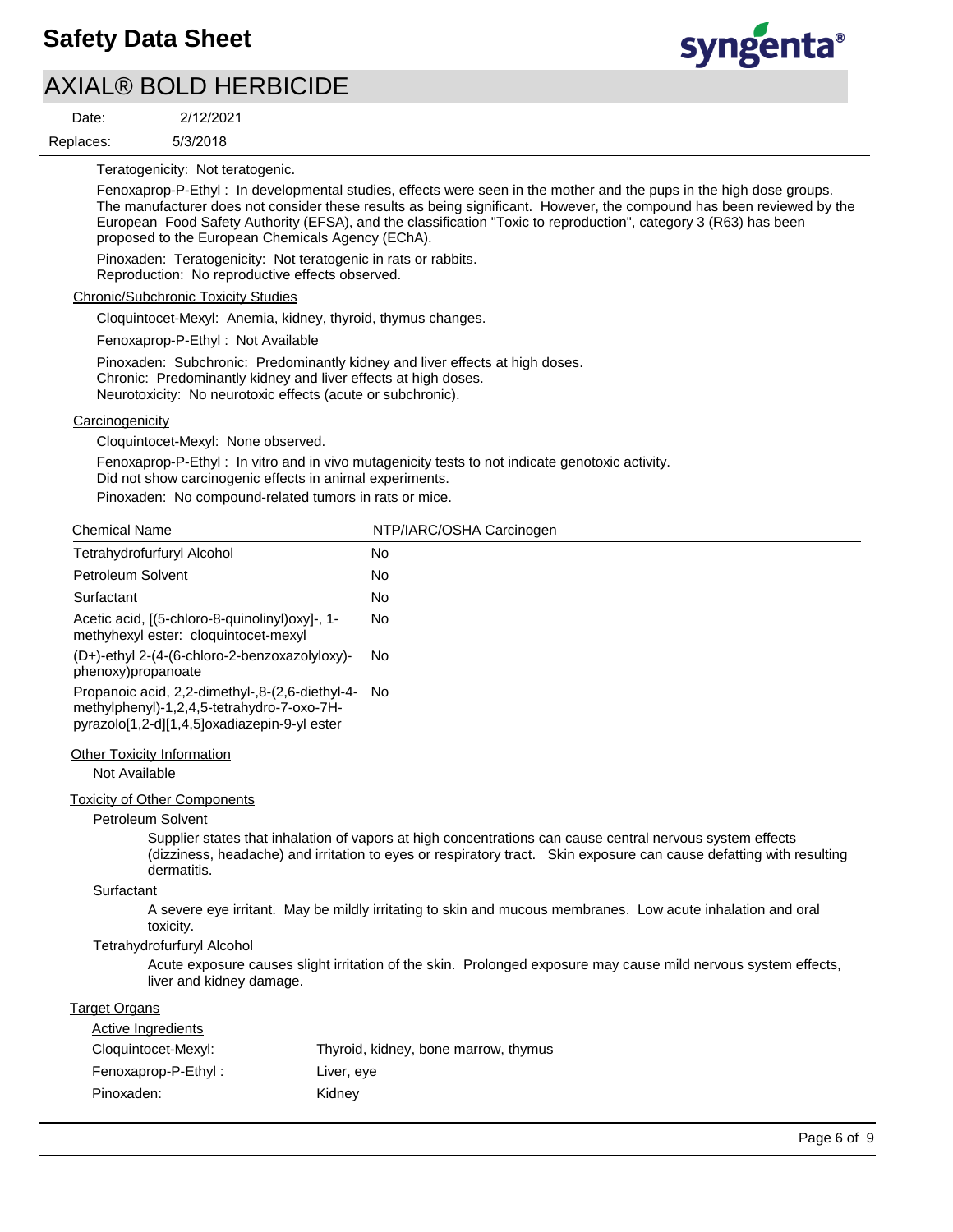

### AXIAL® BOLD HERBICIDE

| Date:     | 2/12/2021 |
|-----------|-----------|
| Replaces: | 5/3/2018  |

| aces:              | 5/3/2018                    |                                             |  |  |  |  |
|--------------------|-----------------------------|---------------------------------------------|--|--|--|--|
| Inert Ingredients  |                             |                                             |  |  |  |  |
| Petroleum Solvent: |                             | CNS, respiratory tract, skin                |  |  |  |  |
| Surfactant:        |                             | Eye, skin                                   |  |  |  |  |
|                    | Tetrahydrofurfuryl Alcohol: | Skin, central nervous system, liver, kidney |  |  |  |  |

### **12. ECOLOGICAL INFORMATION**

Eco-Acute Toxicity

Cloquintocet-Mexyl:

Fish (Rainbow Trout) 96-hour LC50 > 0.97 ppm Invertebrate (Water Flea) Daphnia Magna 48-hour EC50 > 0.82 ppm Bird (Bobwhite Quail) 14-day LD50 > 2000 mg/kg

Fenoxaprop-P-Ethyl :

Fish (Bluegill Sunfish) 96-hour LC50 0.31 - 0.58 mg/l Invertebrate (Water Flea) Daphnia Magna 48-hour EC50 > 1.058 mg/l Bird (Bobwhite Quail) LD50 > 2000 mg/kg

### Pinoxaden:

Fish (Rainbow Trout) 96-hour LC50 10.3 mg/l (Dynamic conditions)

Green Algae 72-hour ErC50 41 mg/l

Invertebrate (Water Flea) Daphnia Magna 48-hour EC50 52 mg/l

### Environmental Fate

### Cloquintocet-Mexyl:

Environmental Persistance/Mobility: Stable in sterile water, in the dark at pH 5 (t1/2 = 4.4 yr.); degrades slowly at pH 7  $(t1/2 = 134 d)$  and rapidly at pH 9 (t1/2 = 6.6 d). Degrades rapidly in the light, both in water and soil (t1/2  $\sim$  < 10 hr). Degrades very rapidly in aerobic or anaerobic soil or aquatic environments ( $t1/2 \sim$  <2 d). Immobile in various soils (Koc >5000). Bioaccumulation in fish moderate (BCF = 621X; whole fish).

### Fenoxaprop-P-Ethyl :

The information presented here is for the active ingredient, fenoxaprop-p-ethyl. Slightly soluble in water, absorbs strongly to soils, and has low mobility.

### Pinoxaden:

The information presented here is for the active ingredient, pinoxaden. Compound degrades rapidly in the environment with a DT50 of less than 5 days in field and laboratory studies.

### **13. DISPOSAL CONSIDERATIONS**

### Disposal:

Do not reuse product containers. Dispose of product containers, waste containers, and residues according to local, state, and federal health and environmental regulations.

Characteristic Waste: Not Applicable

Listed Waste: Not Applicable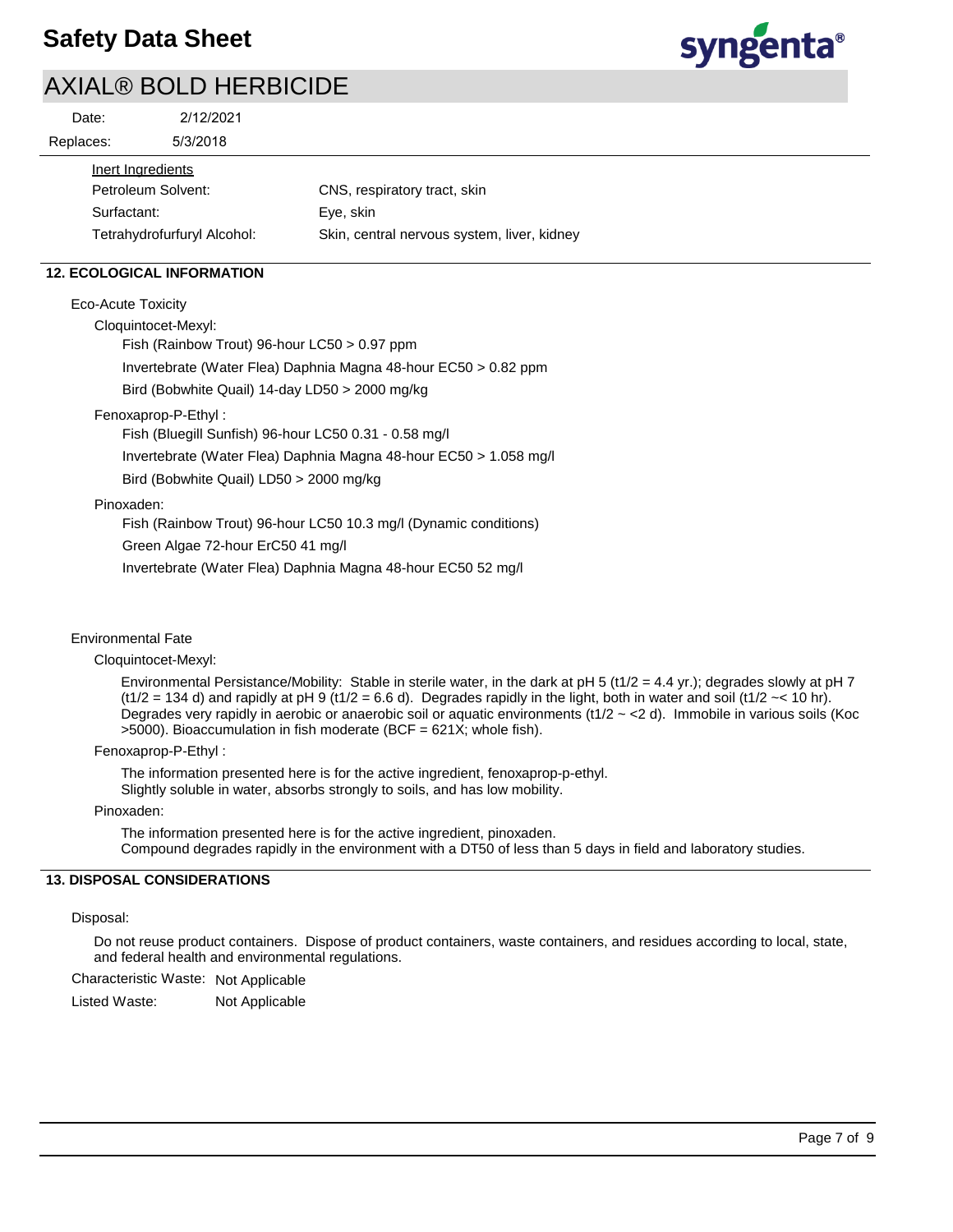### AXIAL® BOLD HERBICIDE

5/3/2018 2/12/2021 Replaces: Date:



syngenta®

#### **14. TRANSPORT INFORMATION**

DOT Classification

Ground Transport - NAFTA <119 GA Not regulated

>119 GA

Proper Shipping Name: Compounds, Weed Killing, Liquid (Tetrahydrofurfuryl Alcohol) Hazard Class: Class 3 Identification Number: NA 1993 Packing Group: PG III

**Comments** 

Water Transport - International Proper Shipping Name: Environmentally Hazardous Substance, Liquid, N.O.S. (Cloquintocet-Mexyl) Marine Pollutant Hazard Class: Class 9 Identification Number: UN 3082 Packing Group: PG III

Air Transport Proper Shipping Name: Environmentally Hazardous Substance, Liquid, N.O.S. (Cloquintocet-Mexyl) Hazard Class: Class 9 Identification Number: UN 3082 Packing Group: PG III

### **15. REGULATORY INFORMATION**

Pesticide Registration:

This chemical is a pesticide product registered by the Environmental Protection Agency and is subject to certain labeling requirements under federal pesticide law. These requirements differ from the classification criteria and hazard information required for safety data sheets, and for workplace labels of non-pesticide chemicals. Following is the hazard information as required on the pesticide label:

Warning: Causes skin irritation. Harmful if swallowed. Causes moderate eye irritation. Harmful if inhaled. DO NOT get on skin or on clothing. Wash thoroughly with soap and water after handling and before eating, drinking, chewing gum, using tobacco or using the toilet. Remove and wash contaminated clothing before reuse. Avoid contact with eyes or clothing. Prolonged or frequently repeated skin contact may cause allergic reactions in some individuals.

EPCRA SARA Title III Classification: Section 311/312 Hazard Classes: Section 313 Toxic Chemicals: EPA Registration Number(s): 100-1632 None See Section 2 Hazards

RCRA Hazardous Waste Classification (40 CFR 261): Not Applicable CERCLA/SARA 304 Reportable Quantity (RQ): Not Applicable